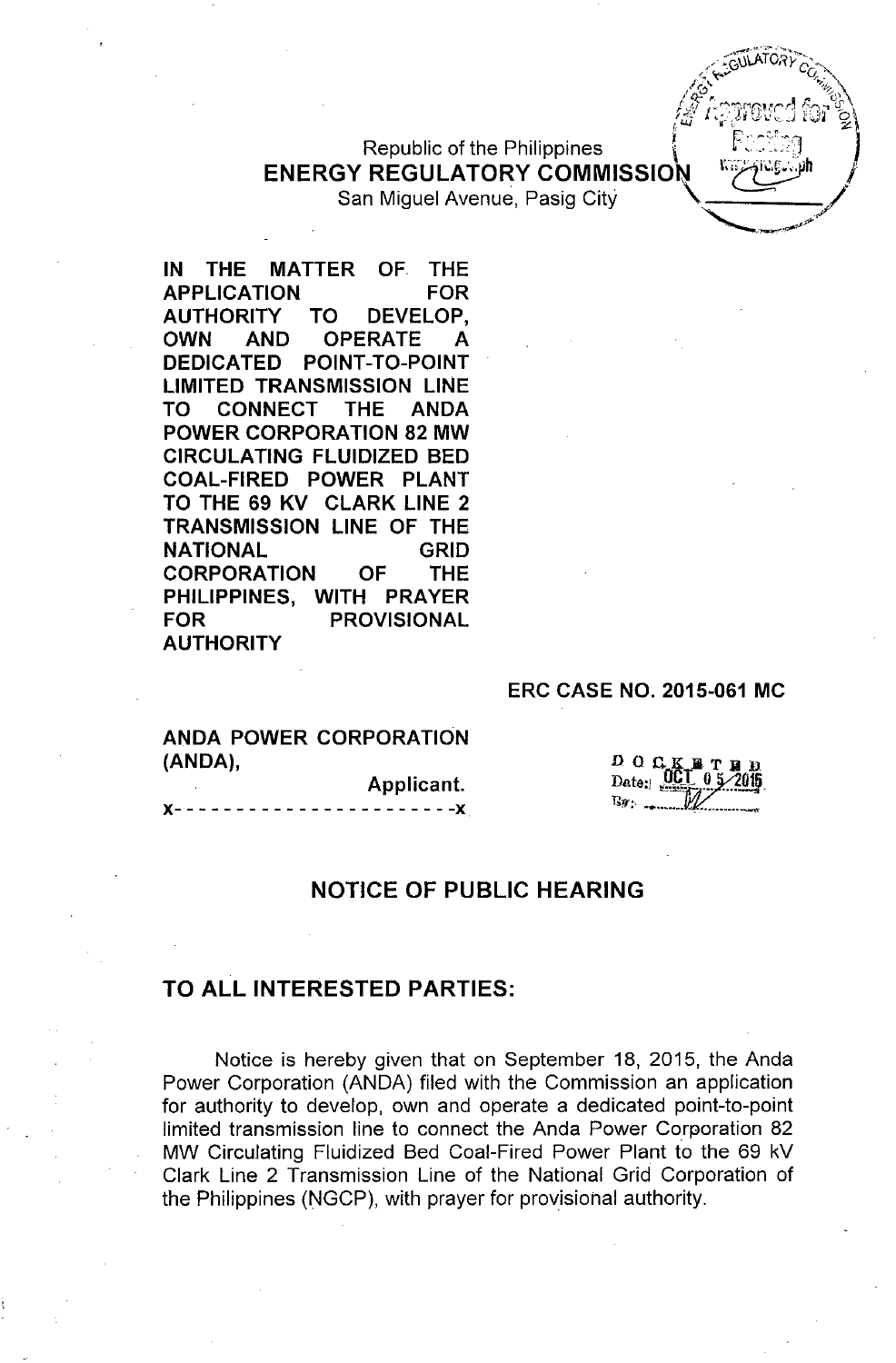In the said application, ANDA alleged, among others, the following:

1. It is a power generation company organized and existing under and by virtue of the laws of the Republic of the Philippines, with principal office address at TECO Special Economic Zone, Bo. Bundagul, Mabalacat, Pampanga. Copies of ANDA's Certificate of Incorporation, Articles of Incorporation, and latest General Information Sheet are attached to the application as Annexes "A", "B" and "C", respectively;

## THE NATURE OF THE APPLICATION

 $\overline{1}$ 

2. The application is filed pursuant to Section 9(f) of Republic Act No. 9136 or the "Electric Power Industry Reform Act of 2001" and Section 5, Rule 5 of its Implementing Rules and Regulations (IRR);

## STATEMENT OF FACTS

- 3. It is engaged in the business of power generation and had completed the construction of a coal-fired power plant located at TECO Special Economic Zone, Barangay Bundagul, Mabalacat, Pampanga. It is a one unit generating facility that has an installed capacity of 82 MW and a dependable capacity of 72 MW. It is projected to have a plant efficiency rate of 89% and an annual capacity of 561 ,600,000 kWh;
- 4. Its target customers are not only locators within the economic zone and industrial parks, but also clients from other sectors that are in need of electricity including distribution utilities;
- 5. In order to dispatch the generated power, it proposes to connect a seven-kilometer dedicated transmission line and related facilities from its 82 MW Circulating Fluidized Bed Coal-Fired Power Plant located in Mabacalat, Pampanga to the Tower 64 of the 69 kV Clark Line 2 transmission line of the National Grid Corporation of the Philippines (NGCP) through the use of the following dedicated point-to-point limited transmission facilities: 7 km 69 kV transmission line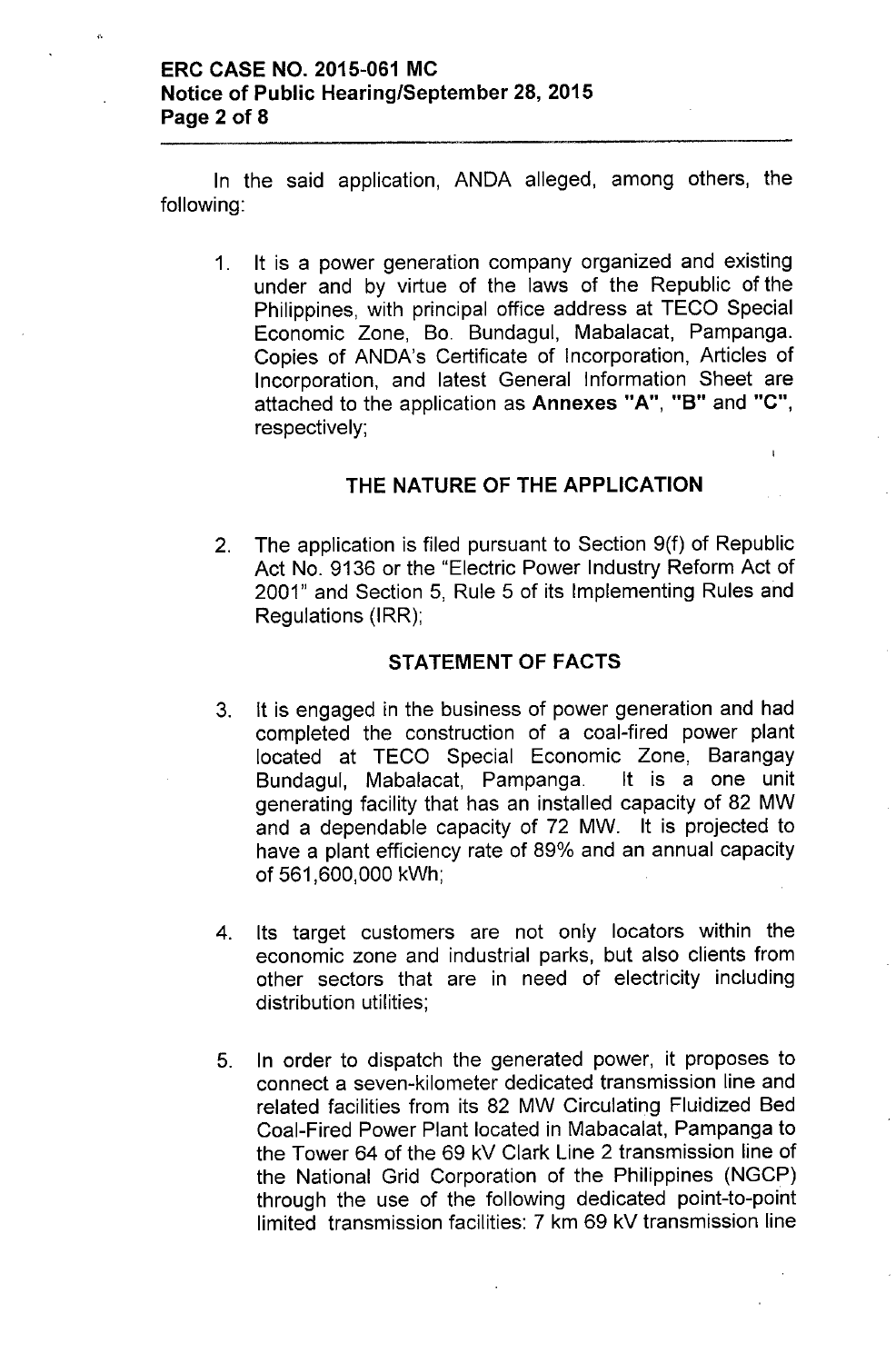$\langle \cdot, \cdot \rangle$ 

 $\frac{1}{\sqrt{2}}$ 

which is a 795 ACSR conductor with 100 MVA capacity and Switchyard near the connection point (collectively, the Dedicated Facility). Copies of the Description of the Dedicated Facility and Single Line Diagram are attached to the application as Annexes "D" and "D-1, respectively;

- 6. The 7 km 69 kV transmission line is an existing facility which was acquired and thereafter refurbished by it to conform with the technical standards to ensure safety, reliability and efficiency in its operations. It also conducted the necessary concreting of the weak bases of the transmission towers and the trimming of the vegetation along the right of way of the line;
- 7. The Switchyard is a new facility which is required by NGCP for facility protection in case of fault either coming from ANDA or NGCP;
- 8. The Dedicated Facility which was completed in March 2015, has a total cost amounting to One Hundred Ten Million Two Hundred Thirty-Nine Thousand Sixty-Seven Pesos and Twenty-Two Centavos (PhP110,239,067.22);
- 9. Prior to its filing of the application, it has considered the construction of a substation switchyard with a 230 kV transformer and 230 kV transmission line in lieu of the proposed project subject of the application. The alternative project has a five-kilometer transmission line that will connect to NGCP's 230 kV Tower near Magalang, Pampanga. It has an estimated project cost of PhP400,417,884.90 which covers construction costs, technical fees of the line facility and the right-of-way, but still excludes fees for permits and licenses, total cost of the lot and other price negotiations with the owner relative to the substation switchyard. However, after a thorough review, it decided not to pursue the alternative project due to high cost;
- 10. The NGCP had approved the System Impact System (SIS) for the connection of its power plant to the grid and likewise issued a Final Certificate of Approval to Connect, copies of the NGCP approvals are attached to the application as Annexes "E" and "E-1", respectively;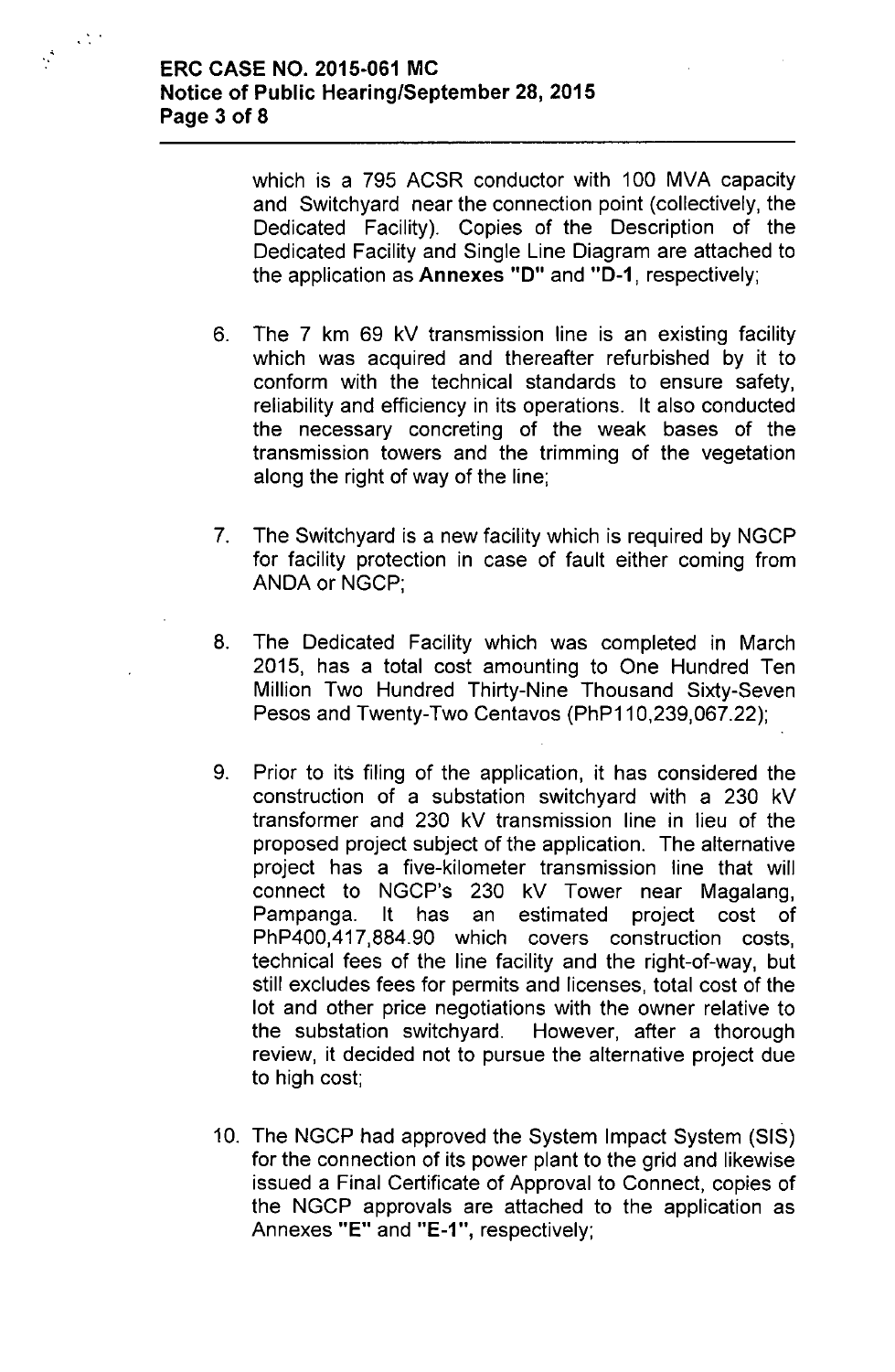## ERC CASE NO. 2015-061 MC Notice of Public Hearing/September 28, 2015 Page 4 of 8

- 11. The Dedicated Facility is the shortest, most economical and technically viable option to connect its 82 MW Power Plant to the grid;
- 12. Upon issuance to it by the Commission of the authority to own and operate the Dedicated Facility, it will undertake the operation, service, and maintenance of the Dedicated Facility Project, involving, among others, periodic inspection of the point to point interconnection facilities, regular assessment of pole and wire conditions and right of way monitoring, through its key and qualified personnel. Copies of the Curriculum Vitae of its operation and maintenance personnel are attached in the application as Annexes "F", "F-1", "F-2", "F-3" and "F-4";
- 13. It previously applied with the Commission a Certificate of Compliance (COC) for the commencement of its operation;

| Annex | <b>Documents</b>                                                                                                                                                          |
|-------|---------------------------------------------------------------------------------------------------------------------------------------------------------------------------|
| "G"   | Sworn Statement of ANDA's Authorized<br>Representative attesting that ANDA has<br>applied and been granted permits for the<br>point to point dedicated transmission line. |
| "H"   | Affidavit of Compliance with the Philippine<br>Grid Code executed by ANDA's authorized<br>representative.                                                                 |
| որա   | Secretary's Certificate attesting that the<br>ANDA Board of Directors approved the<br>proposed project.                                                                   |
| "J"   | Department of Energy Certificate of<br>Endorsement for the ANDA's 82 MW Coal-<br><b>Fired Power Plant</b>                                                                 |
| "K"   | <b>Gantt Chart</b>                                                                                                                                                        |

14. In further support of the application, it submits copies of the following documents: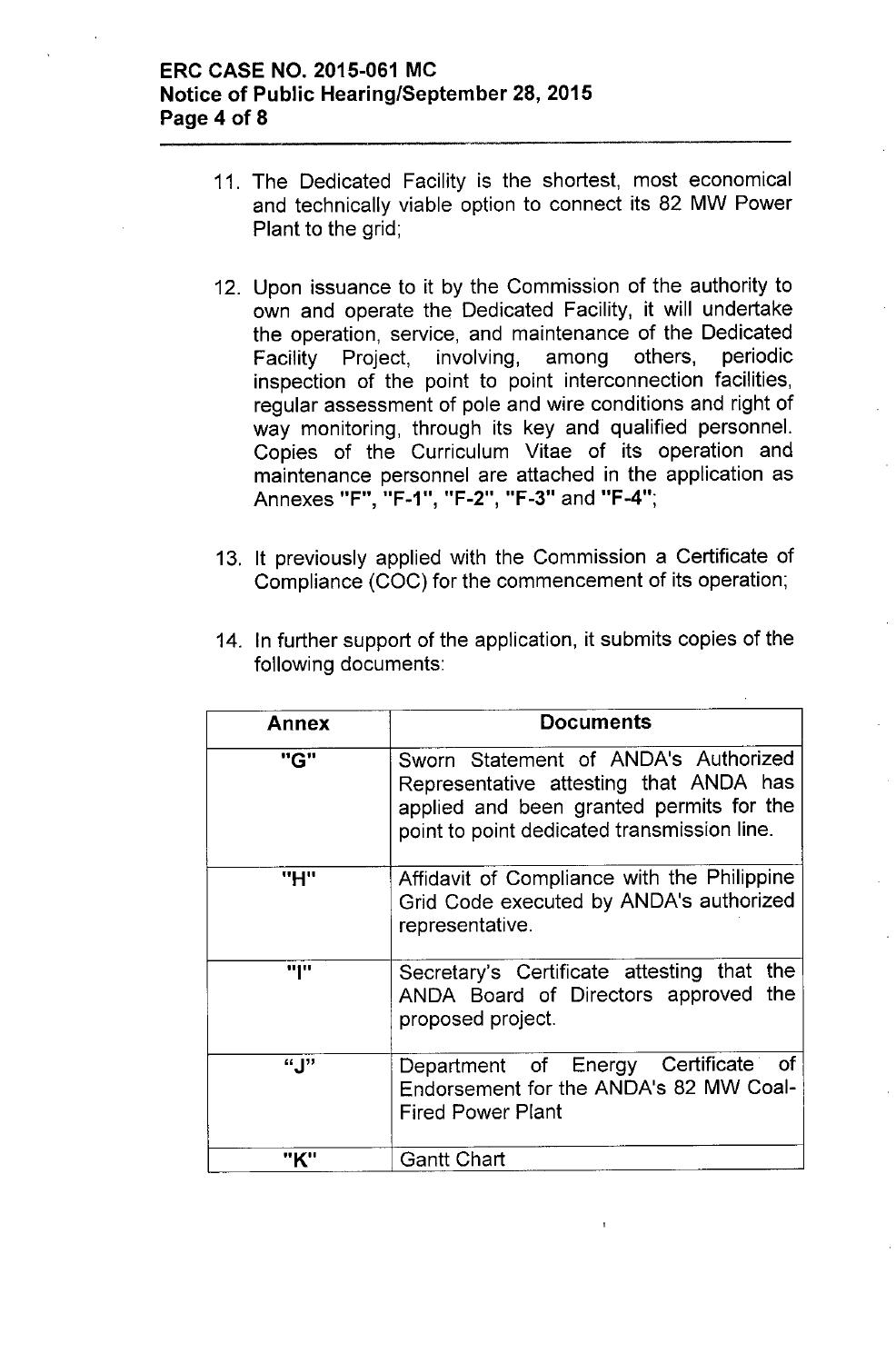$\frac{1}{2} \sum_{i=1}^{n}$ 

# **ALLEGATIONS IN SUPPORT OF THE PRAYER FOR PROVISIONAL AUTHORITY**

It respectfully repleads the foregoing statements and further states that:

- 15. Its 82 MW Coal Fired Power Plant has already been completed and all tests required by the Commission and NGCP have been performed by it;
- 16. The generated capacity of the power plant will be dispatched to its customers through the Dedicated Facility subject of the application, which will connect the power plant to the grid;
- 17. A provisional authority is necessary to enable it to utilize the Dedicated Facility in dispatching the generated power from its plant to the grid and eventually to its customers;
- 18. Angeles Electric Corporation (AEC) and it have agreed that its power plant will start dispatching electricity to AEC through the grid as soon as the necessary permits and approvals are obtained, thus the need for provisional authority;
- 19. In accordance with this agreement, AEC and ANDA also filed on September 8, 2015 a Joint Motion for Early Resolution in ERC Case No. 2015-017 (Application for Approval of Power Supply Agreement between AEC and ANDA);
- 20. In further support of the prayer for issuance of provisional authority, a copy of the Affidavit of Merit is attached to the application;

# **ALLEGATIONS IN SUPPORT OF THE MOTION FOR CONFIDENTIAL TREATMENT OF INFORMATION**

21. Under Rule 4 of the ERC Rules of Practice and Procedure (ERC Rules), the Commission may, upon request of a party and determination of the existence of conditions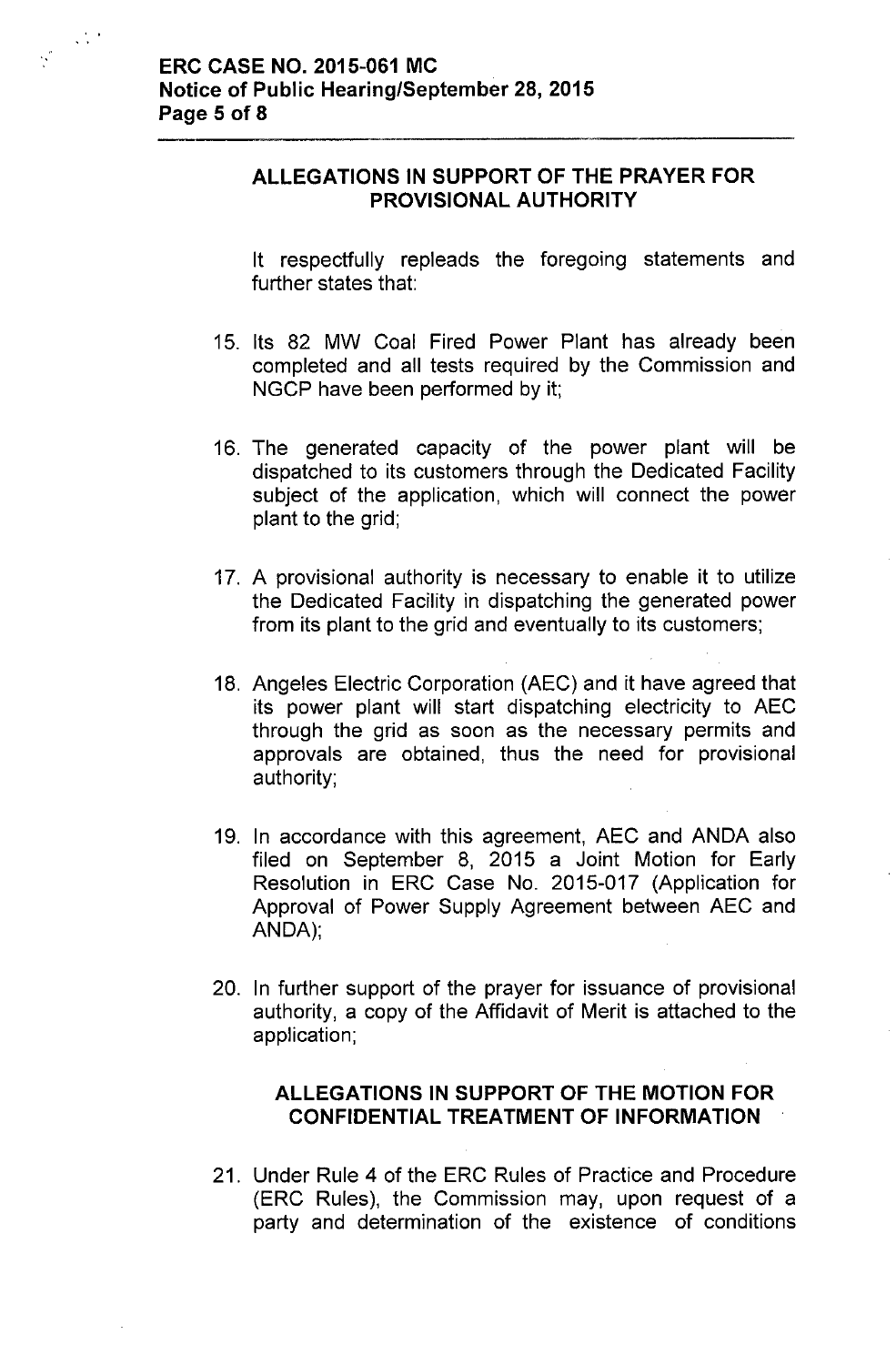$\sim$   $\sim$ 

 $\frac{1}{2} \sum_{i=1}^{n} \frac{1}{2} \left( \frac{1}{2} \right)^{2} \left( \frac{1}{2} \right)^{2} \left( \frac{1}{2} \right)^{2}$ 

which would warrant such remedy, treat certain information submitted to it as confidential;

- 22. It is submitting the following documents, which are attached to the application, pursuant to the aforementioned Rule: Conceptual Engineering Designs and Drawing; Summary of the Cost of Dedicated Facility; Computation of the Net Present Value Computation, Rate Impact and Five Year Projected Financial Ratios; and 2014 Audited Financial Statement marked as **Annexes "N"** , *"0"* , **"P"** and **"a",** respectively.;
- 23. These documents contain certain proprietary information pertaining to design and drawings, data and calculations involving business operations and financial trade secrets reflecting its investment and business calculations;
- 24. It moves that **Annexes "N",** *"0",* **"P"** and **"a"** not be disclosed and be treated as confidential documents in accordance with Rule 4 of the ERC Rules. Accordingly, it hereby submits together with the application, one (1) copy of **Annexes N"**, *"0"* , **"P"** and **"a"** in <sup>a</sup> sealed envelope , with the envelope and each page of the document stamped with the word "Confidential"; and
- 25. It prays that the Commission:
	- 1. Upon filing of the application, and pending hearing thereon, an Order be issued:
		- a. granting **PROVISIONAL AUTHORITY** to ANDA POWER CORPORATION to develop, own and operate the Dedicated Facility that will connect its 82MW Coal-Fired Power plant to the transmission line of the National Grid Corporation of the Philippines; and
		- b. treating **Annexes N",** *"0",* **"P" and "a"** and the information contained therein as CONFIDENTIAL, directing their non-disclosure pursuant to Rule 4 of the ERC Rules, and prescribing the guidelines for the protection thereof; and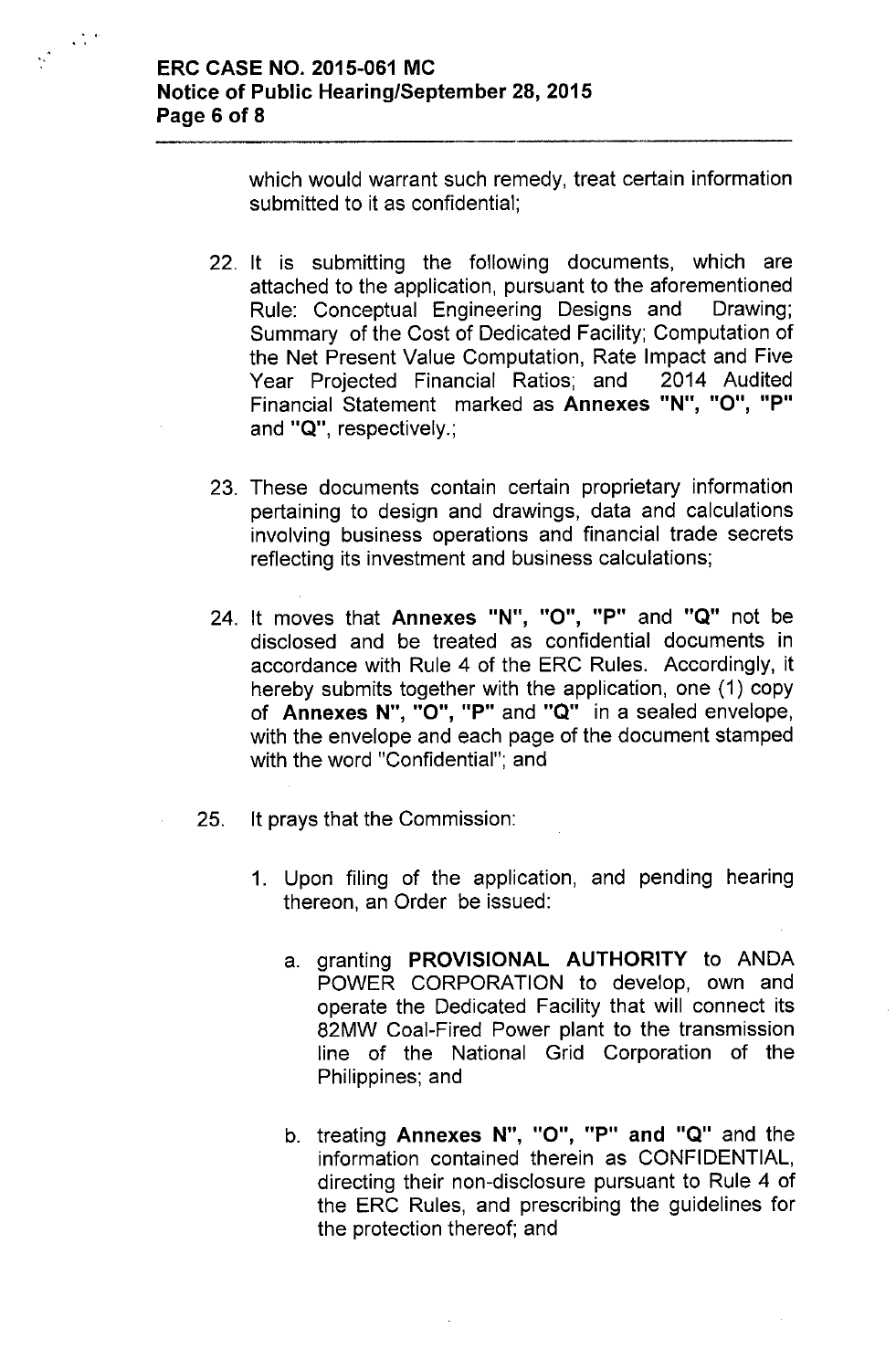'.

..

2. After hearing thereon on the merits, a DECISION be rendered APPROVING the application.

The Commission has set the application for initial hearing, expository presentation, pre-trial conference and evidentiary hearing on October 28, 2015 (Wednesday) at ten o'clock in the morning (10:00 A.M.) at the ERC Hearing Room, 15<sup>th</sup> Floor, Pacific Center Building, San Miguel Avenue, Pasig City.

All persons who have an interest in the subject matter of the proceeding may become a party by filing, at least five (5) days prior to the initial hearing and subject to the requirements in the ERC's Rules of Practice and Procedure, a verified petition with the Commission giving the docket number and title of the proceeding and stating: (1) the petitioner's name and address; (2) the nature of petitioner's interest in the subject matter of the proceeding, and the way and manner in which such interest is affected by the issues involved in the proceeding; and (3) a statement of the relief desired.

All other persons who may want their views known to the Commission with respect to the subject matter of the proceeding may file their opposition to the application or comment thereon at any stage of the proceeding before the applicant concludes the presentation of its evidence. No particular form of opposition or comment is required, but the document, letter or writing should contain the name and address of such person and a concise statement of the opposition or comment and the grounds relied upon.

All such persons who may wish to have a copy of the application may request the applicant, prior to the date of the initial hearing, that they be furnished with a copy of the application. The applicant is hereby directed to furnish all those making such request with copies of the application and its attachments, subject to reimbursement of reasonable photocopying costs. Likewise, any such person may examine the application and other pertinent records filed with the Commission during the usual office hours.

WITNESS, the Honorable Chairman, JOSE VICENTE B. SALAZAR, and the Honorable Commissioners, ALFREDO J. NON,